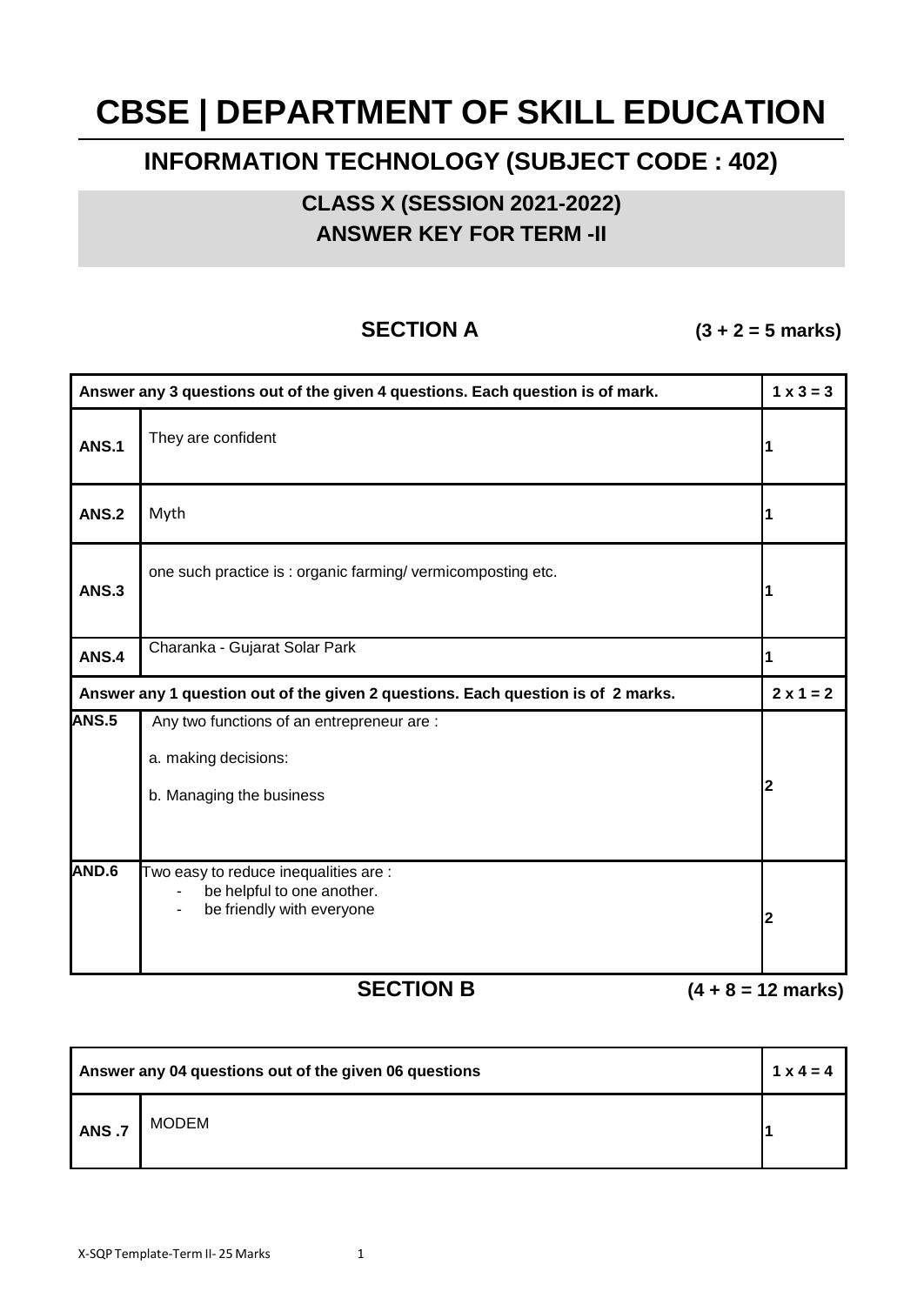| <b>ANS.8</b>  | Toggle key                                                                                                                                                                                                                                                                                                                           |                  |
|---------------|--------------------------------------------------------------------------------------------------------------------------------------------------------------------------------------------------------------------------------------------------------------------------------------------------------------------------------------|------------------|
| <b>ANS9</b>   | <b>Client server</b>                                                                                                                                                                                                                                                                                                                 |                  |
| <b>ANS.10</b> | TINYINT, SMALLINT, INTEGER, NUMERIC, BIGINT<br>(1/2 mark for each integer datatype)                                                                                                                                                                                                                                                  |                  |
| <b>ANS.11</b> | One to Many Relationship or Many to One Relationship                                                                                                                                                                                                                                                                                 | 1                |
| <b>ANS.12</b> | A report helps to display the data in a summarized manner. It is used to generate the<br>overall work outcome in a clear format. You can create reports in the database.                                                                                                                                                             | 1                |
|               | Answer any 04 questions out of the given 06 questions                                                                                                                                                                                                                                                                                | $2 \times 4 = 8$ |
| <b>ANS.13</b> | Four advantages are :<br>Data Sharing<br><b>Files Transfer</b><br>Hardware<br>Sharing.<br><b>Internet Access Sharing</b><br>Usage of network based applications<br>1/2 marks for each correct advantage listed                                                                                                                       | 2                |
| <b>ANS.14</b> | A wired setup uses physical cables to transfer data between different devices and<br>computer systems. Wireless network does not use wires for data or voice. Examples<br>Wired: Dial-up, DSL or Cable Internet Access etc<br>Wireless .3G or WiMAX or Wi-Fi<br>1 marks for correct difference<br>1/2 marks for each correct example | 2                |
| <b>ANS.15</b> | An Internet service provider (ISP) is an organization which provides you with access to the<br>Internet via a dial-up (using modem) or direct (hard wired) or wireless connection. DSL,<br>cable modem, dial-up, broadband wireless, WiMAX etc<br>1 marks for the correct definition and 1/2 each for correct connection type        | 2                |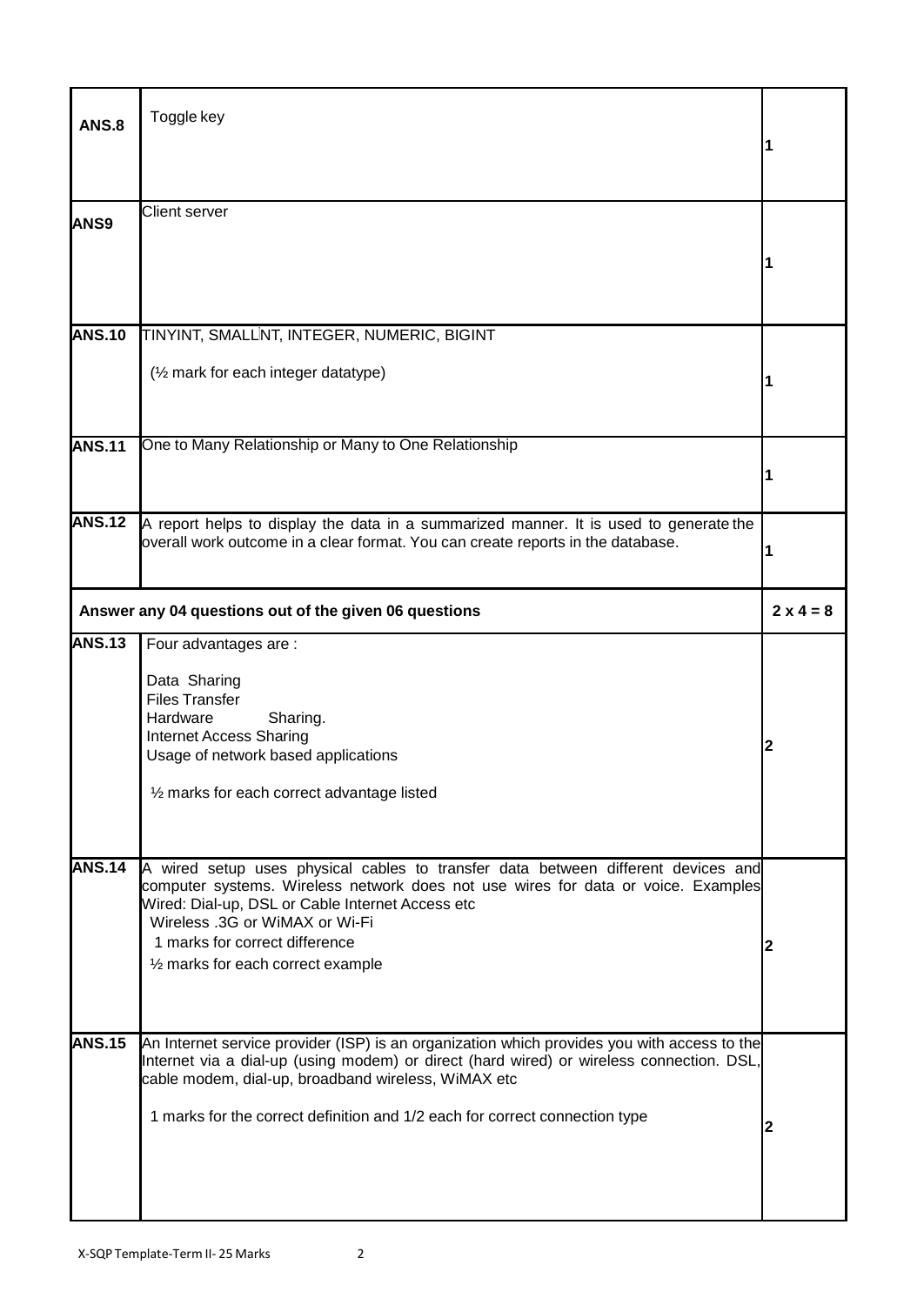|               | <b>SECTION C</b>                                                                                                                                                                                                                                                                                                                                                                                                                                                                                                                                                                                                                                                                                     | $(2 x 4 = 8 marks)$ |
|---------------|------------------------------------------------------------------------------------------------------------------------------------------------------------------------------------------------------------------------------------------------------------------------------------------------------------------------------------------------------------------------------------------------------------------------------------------------------------------------------------------------------------------------------------------------------------------------------------------------------------------------------------------------------------------------------------------------------|---------------------|
| <b>ANS.18</b> | Columns<br>Data type<br><b>Flight No</b><br>Text<br>No.of Passengers<br>Integer<br>Airlines<br>Text<br><b>Arrival Time</b><br>Date/Time<br>Departure Time<br>Date/Time<br>Fares<br>Float<br>(1/2 mark for each column & data type)                                                                                                                                                                                                                                                                                                                                                                                                                                                                   | 2                   |
| <b>ANS.17</b> | Referential Integrity is used to maintain accuracy and consistency of data in a relationship.<br>In Base, data can be linked between two or more tables with the help of primary key and<br>foreign key constraints.<br>Referential integrity helps to avoid:<br>1. Records can be added to a related table, if there is no associated record<br>available in the primary key table.<br>2. The values can be modified in a primary if any dependent records are present in<br>the associated table(s).<br>3. Deleting records from a primary key table if there are any matching related<br>records available in associated table(s)<br>(1 mark for definition. 1/2 mark each for any two purposes.) | 2                   |
| <b>ANS.16</b> | Entry Required $-$ if set to yes then it will be necessary for the user to insert the value in<br>the field which means that field cannot be left blank.<br>Default Value – A default value can be set for a field if user don't provide any value<br>while entering the values in the table.<br>(1 mark for each property)                                                                                                                                                                                                                                                                                                                                                                          | 2                   |
|               |                                                                                                                                                                                                                                                                                                                                                                                                                                                                                                                                                                                                                                                                                                      |                     |

### **(COMPETENCY BASED QUESTIONS)**

|               | Answer any 02 questions out of the given 03 questions                                                                                     |  |
|---------------|-------------------------------------------------------------------------------------------------------------------------------------------|--|
| <b>ANS.19</b> | Google Talk, Yahoo! Messenger, Skype, Windows Live Messenger, Rediff Bol,<br>a.<br>MS-Teams, ZOOM etc.<br>1/2 marks for each correct name |  |
|               | b. Headphone, Speaker & Microphone & Web Camera                                                                                           |  |
|               | 1/2 marks for each correct hardware listed                                                                                                |  |